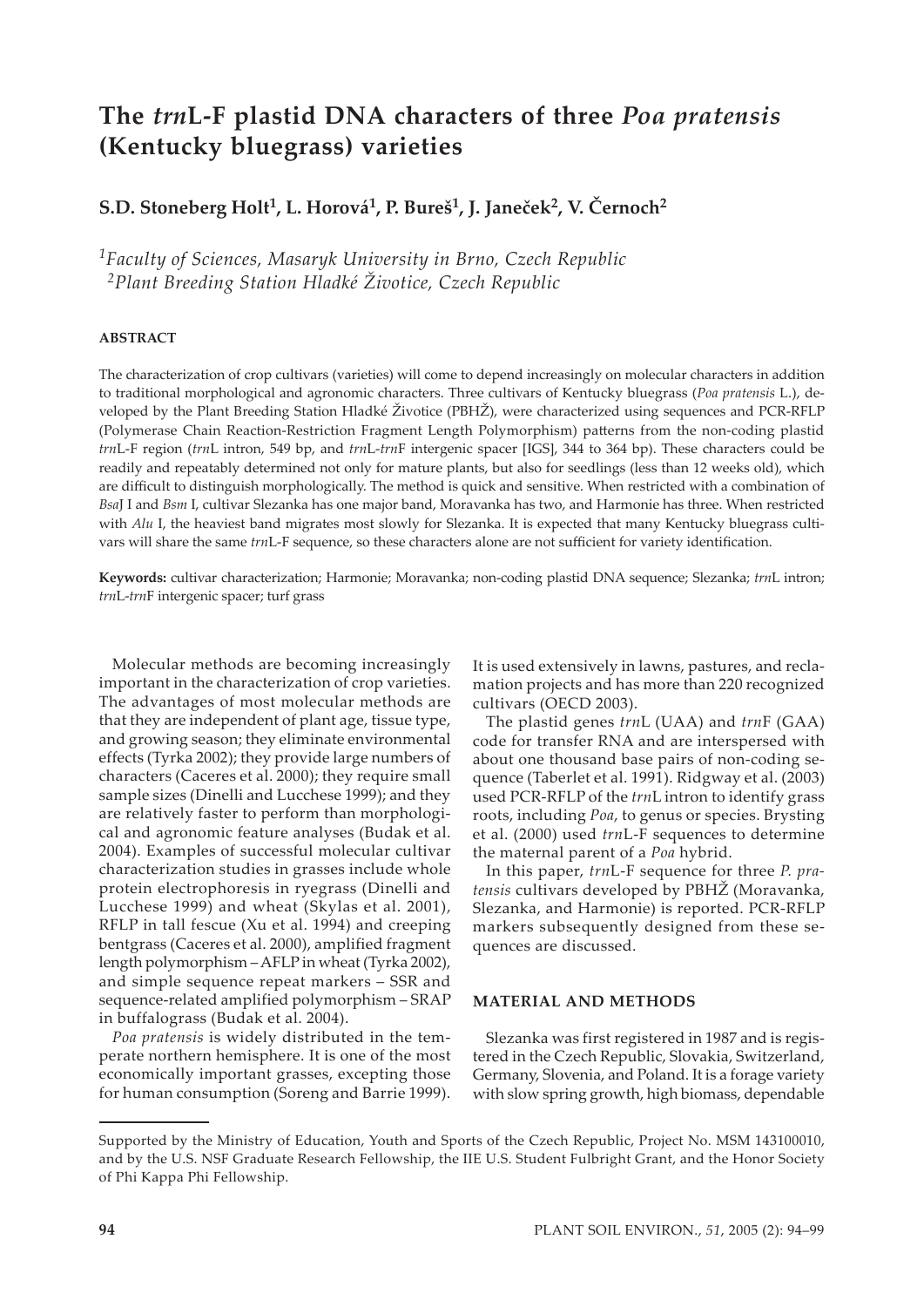seed yield, high tillering ability, and good disease resistance. Recently, it has been successful under trial in Canada and the USA.

Moravanka was registered in 1991 in the Czech Republic and Slovakia. It is a typical turf variety suitable for all lawn types, particularly high-impact areas. It is light green and has long rhizomes. It has excellent lawn properties and good perenniality and disease resistance.

Harmonie was registered in 2002 in the Czech Republic and Slovakia. It is dark green and forms dense sod. It has excellent lawn and turf properties and persistency. It is fully apomictic and has good disease resistance.

Mature plant DNA was from sod collected in PBHŽ field cultures and cultivated in flowerpots in the Brno Botanical Gardens. Seedling DNA was from pooled leaves of 6 to 24 seedlings (5 to 11 weeks old) from PBHŽ seed. The DNeasy Plant Mini Kit (Qiagen) was used to extract DNA from up to 100 mg of fresh leaf tissue disrupted in liquid nitrogen.

The *trn*L-F region was amplified using primers c (cgaaatcggtagacgctacg) and f (atttgaactggtgacacgag) (Taberlet et al. 1991). Reactions, optimised according to Cobb and Clarkson (1994), were in a final volume of 25 µl: 1X *Taq* buffer, 5pmol of each primer, 2.5mM MgCl<sub>2</sub>, 0.2mM of each dNTP, ~25 ng genomic DNA, and 0.5 U of *Taq*-Purple DNA polymerase (TopBio<sub>s.r.o.</sub>, Prague, Czech Republic). Reactions were overlaid with mineral oil. PCR was on a MiniCycler PTC-150-25 with heated lid (MJ Research, Inc., MA, USA): 95°C for 5 min; 30 cycles of 95 $\degree$ C for 1 min, 54(56) $\degree$ C for 30 s, and 72 $\degree$ C for 1 min; 72°C for 5 min; then 4°C. For seedling DNA, the annealing temperature was increased to 56°C because this improved readability of the last 100 bases of the *trn*L-*trn*F IGS. PCR products were electrophoresed on an agarose gel and purified from the gel using the Sigma GenElute kit (mature plants) or QIAquick Gel Extraction Kit (seedlings). Sequencing was on an ABIPrism Model 310, Version 3.0 automated sequencer at the Laboratory of Functional Genomics and Proteomics, Masaryk University, using primer f and internal primer d (ggggatagagggacttgaac) and sometimes primer c and internal primer e (ggttcaagtccctctatccc) (Taberlet et al. 1991). Sequences generated by primers d and f were converted to their complements using the program Invert (Holt, unpublished work, 2001). Sequences were aligned using the online program BLAST 2 Sequences (Tatusova and Madden 1999) and adjusted by hand, using colored sequencer printouts and the program ABIView (Klatte 1996).

Sequence differences found with BLAST 2 Sequences (Tatusova and Madden 1999) were analyzed for restriction endonuclease recognition using

the online program Webcutter 2.0 (Heiman 1997). Selected enzymes were *Alu* I, *Bsm* I, and *Bsa*J I.

Restriction (50 µl total volume) was carried out on 25 µl of crude PCR reaction product, pipetted out from under the oil into a fresh tube. For mature plants, 12.5 U *Bsm* I, 6.25 U *Bsa*J I, and 25 U *Alu* I in NEB2 buffer were used; for seedlings, 5 U *Bsm* I and *Bsa*J I and 10 U *Alu* I. *Bsm* I and *Bsa*J I were used in a double digest, *Alu* I in a separate assay. Restriction enzymes and buffers were from New England BioLabs $_{\text{Inc}}$ .

# **RESULTS**

NCBI Entrez Nucleotides database GenBank Accession numbers of the obtained sequences (*trn*L intron, *trn*L-*trn*F IGS) are: Moravanka AY061949, AY061953; Slezanka AY061950, AY061955; and Harmonie AY061951, AY061956 (Figure 1).

The PCR-RFLP patterns created when the cultivars were digested with *Bsa*J I/*Bsm* I and *Alu* I are shown in Figure 2. The point mutation in Slezanka at position 344 in the *trn*L intron is recognized by restriction endonuclease *Bsm* I, which cuts when the mutation is not present (band S1 or bands M1 and M2). The point mutation in Slezanka at position 349 in the *trn*L intron is not recognized by a restriction endonuclease. The 20-base deletion in Slezanka, starting at position 7 in the *trn*L-*trn*F IGS, is recognized by restriction endonuclease *Alu* I, which cuts when the repeat is present (band S1 or band M1/H1). The point mutation in Harmonie at position 192 in the *trn*L-*trn*F IGS is recognized by restriction endonuclease *Bsa*J I, which cuts when the mutation is present (bands H1 and H3 or band M1).

One seedling bulk each was made in 2001 and investigated with both PCR-RFLP and sequencing. The Moravanka bulk clearly showed a mixture of Moravanka and Slezanka sequences. Because Moravanka and Slezanka are not related and the Slezanka haplotype is very rare (2 plants in 135 tested ecotypes, SDSH, unpublished data), the result seemed improbable. Because the two cultivars had been sown in adjacent pots, accidental contamination seemed possible. The bulks were repeated in 2002. One bulk each was made from Slezanka and Harmonie and six were made from Moravanka. All bulks were tested with PCR-RFLP, and some were sequenced. None showed any evidence of unexpected sequence.

### **DISCUSSION**

Plastid DNA apparently does not undergo recombination, and plastids are usually maternally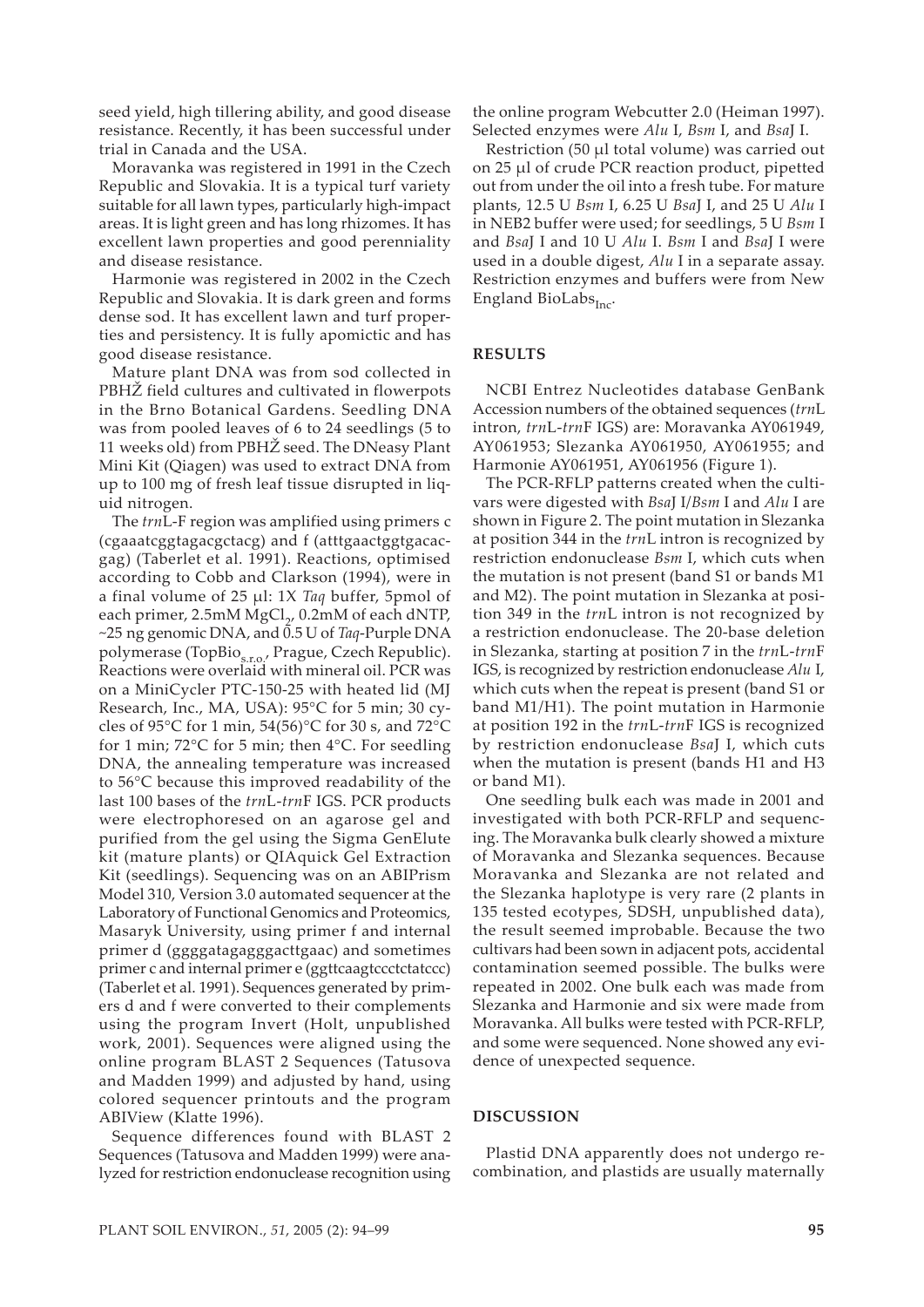*trn*L 5' exon M cgaaatcggt agacgctacg gactt 25<br>  $trnL$  intron V BsaJI *trn*L intron M gattgtattg agccttggta tggaaacctg ctaagtggta acttccaaat tcagagaaac cctggaatta 70 S .......... .......... .......... .......... .......... .......... .......... H .......... .......... .......... .......... .......... .......... .......... M aaaaagggca atcctgagcc aaatccgtgt tttgagaaaa caagggggtt ctcgaactag aatacaaagg 140 S .......... .......... .......... .......... .......... .......... .......... H .......... .......... .......... .......... .......... .......... .......... M aaaaggatag gtgcagagac tcaatggaag ctgttctaac gaatcgagtt aattacgttg tgttgttagt 210  $\textbf{S} \textbf{...} \textbf{...} \textbf{...} \textbf{...} \textbf{...} \textbf{...} \textbf{...} \textbf{...} \textbf{...} \textbf{...} \textbf{...} \textbf{...} \textbf{...} \textbf{...} \textbf{...} \textbf{...} \textbf{...} \textbf{...} \textbf{...} \textbf{...} \textbf{...} \textbf{...} \textbf{...} \textbf{...} \textbf{...} \textbf{...} \textbf{...} \textbf{...} \textbf{...} \textbf{...} \textbf{...} \textbf{...} \textbf{...} \textbf{...} \textbf{...} \textbf{$ H .......... .......... .......... .......... .......... .......... .......... M ggaattcctt cgaaattcta aaaagaaggg ctttatacag ctaataaaca cgtatagata ctgagatagc 280 S .......... .......... .......... .......... .......... .......... .......... H .......... .......... .......... .......... .......... .......... .......... M aaacgattaa tcacagagcc catattataa tataatattg gttctttatt cttttttaga atgcaatttg 350 S .......... .......... .......... .......... .......... .......... ...a....g. H .......... .......... .......... .......... .......... .......... .......... M aaatagaaat gattatgaaa taaaaaattc ataatttttt tagaattatt gtgaatccat tccaatcgaa 420 S .......... .......... .......... .......... .......... .......... .......... H .......... .......... .......... .......... .......... .......... .......... M tatttagtaa tcaaatcctt caatttaaag ttttgaggtc tttaaaaaag tggattaatc ggacgaggac 490 S .......... .......... .......... .......... .......... .......... .......... H .......... .......... .......... .......... .......... .......... .......... M aaagagagag tcccattcta catgtcaata ctgacaacaa tgaaatttct agtaaaagg 549 S .......... .......... .......... .......... .......... ......... H .......... .......... .......... .......... .......... ......... *trn*L 3' exon M aaaatccgtc gactttataa gtcgtgaggg ttcaagtccc tctatcccca 50 *trn*L-*trn*F IGS M aaccctcctt tattccctaa cttatagctt tattccctaa cttatagtat ttatcctctt tttttctttt 70 S .......--- ---------- -------... .......... .......... .......... .......... H .......... .......... .......... .......... .......... .......... .......... M tatcaatggg tttaagattc attagctttt tcattctact ctttcacaaa ggagtgcgaa gagaactcaa 140 S .......... .......... .......... .......... .......... .......... .......... H .......... .......... .......... .......... .......... .......... .......... M tggatcttat cctagaatat atttcttttt tattagagta tcgggaagga atcccggtta ttcaatctat 210 S .......... .......... .......... .......... .......... .......... .......... H .......... .......... .......... .......... .......... .c........ .......... M tttttcagta ttattaagta aaccatgtac aatgcatagg actactcccc cgtttttcaaa tttagaatt 280 S .......... .......... .......... .......... .......... .......... .......... H .......... .......... .......... .......... .......... .......... .......... M tgaaatactt tatttaattg attttttagt ccctttaatt gacatagata caaatactct actaggatta 350 S .......... .......... .......... .......... .......... .......... .......... H .......... .......... .......... .......... .......... .......... .......... M tgcacaagaa aag 363 S .......... ... H .......... ... *trn*F exon M gtcaggatag ctcagttggt agagcagagg actgaaaatc <u>ctcgtgtcac cagttcaaat</u> 60 *Alu* I **www.communister**<br>*Bsa*J I *Bsm* I *Bsa*J I *Bsa*J I *Alu* I *Alu* I *Alu* I *Alu* I

Figure 1. *trn*L-F sequences for *P. pratensis* cultivars Moravanka (M), Slezanka (S), Harmonie (H). Primer sequences are underlined. Moravanka is the reference specimen; dots indicate matching nucleotides. A deletion is indicated with hyphens. For coding regions, only the reference sequence is shown. Labels and arrows indicate restriction sites: full arrows variable sites and thin arrows invariable sites.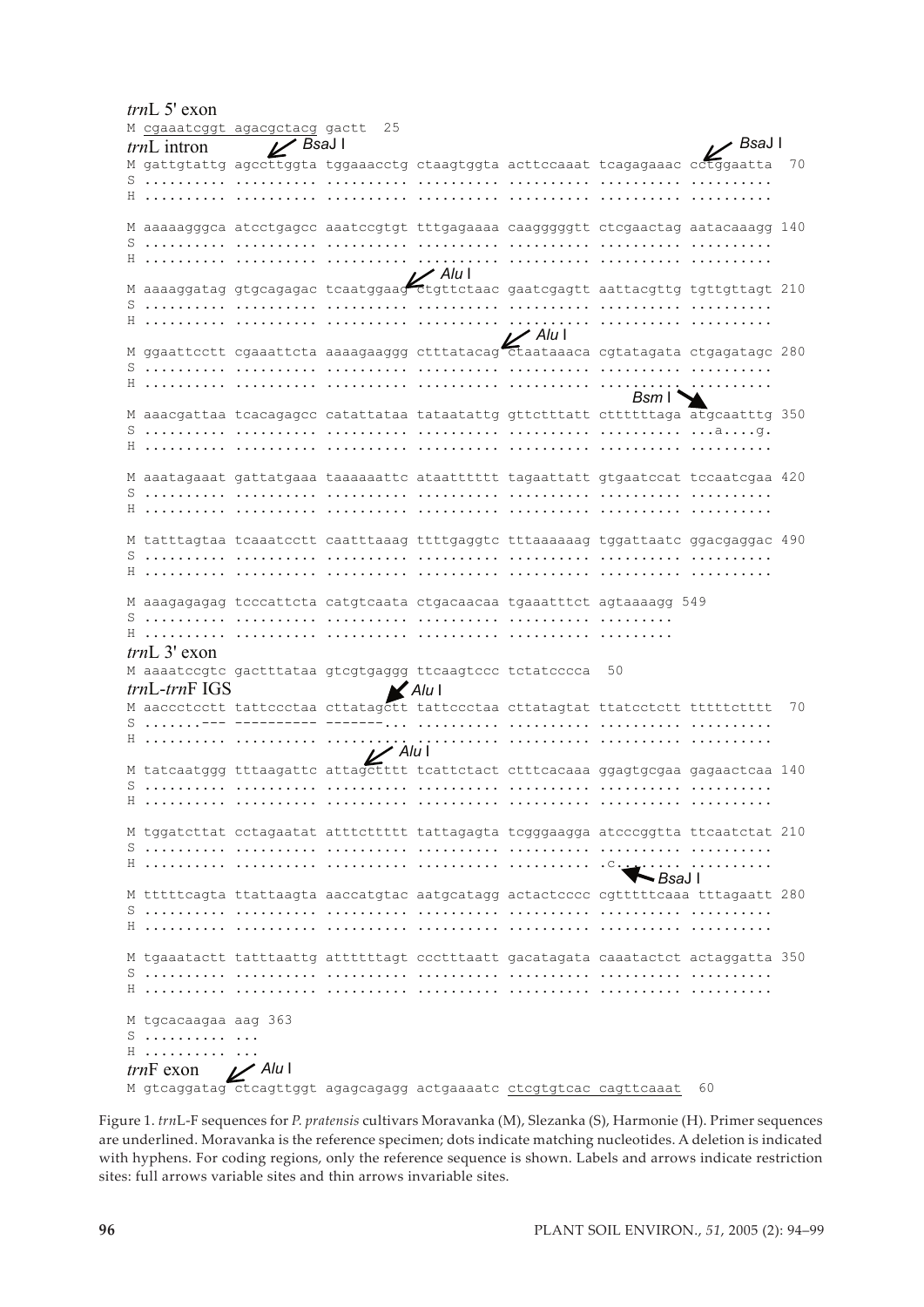

Figure 2. Restriction analyses. The legend below the photographs shows their organization and fragment sizes. Mature plants (left) is DNA from single mature individuals (March 28, 2001); seedlings (right) is from pooled leaves of 9–13 seedlings (39 days old; April 7, 2002). Left of the dotted line is a *Bsa*J I/*Bsm* I double digest. It results in 47 and 40 bp fragments in all three cultivars. Slezanka has only one large fragment, S1. *Bsm* I cuts this band in both Moravanka and Harmonie, resulting in M1 and M2/H2. In Harmonie, *Bsa*J I cuts M1, resulting in H1 and H3. A black dot indicates the very faint M2 from the mature plants *Bsa*J I/*Bsm* I digest. Right of the dotted line is an *Alu* I digest. Moravanka and Harmonie have identical patterns. S1 is slightly heavier than M1/H1. Moravanka and Harmonie have an extra 68 bp band (M5/H5), which is not visible. The predicted fragment sizes, calculated from known sequence, and the molecular marker weights given by the supplier do not perfectly agree.

inherited in angiosperms (Birky 1995, Testolin and Cipriani 1997). Thus, plastid sequence characters can be especially meaningful for cultivars derived from one or a few maternal individuals, particularly those maintained vegetatively or apomictically. *Poa pratensis* spreads by rhizomes (Soreng and Barrie 1999) and produces seed mainly through aposporous apomixis (Mazzucato et al. 1996).

Although reproduction modes can vary, even in cultivars believed to be highly apomictic (Wilton et al. 1972), most individuals from a single cultivar will probably be of the same maternal line, even if they are not genetically identical. Plastid sequence characters are much less likely to be meaningful in strictly outbreeding grasses like ryegrass (Dinelli and Lucchese 1999), creeping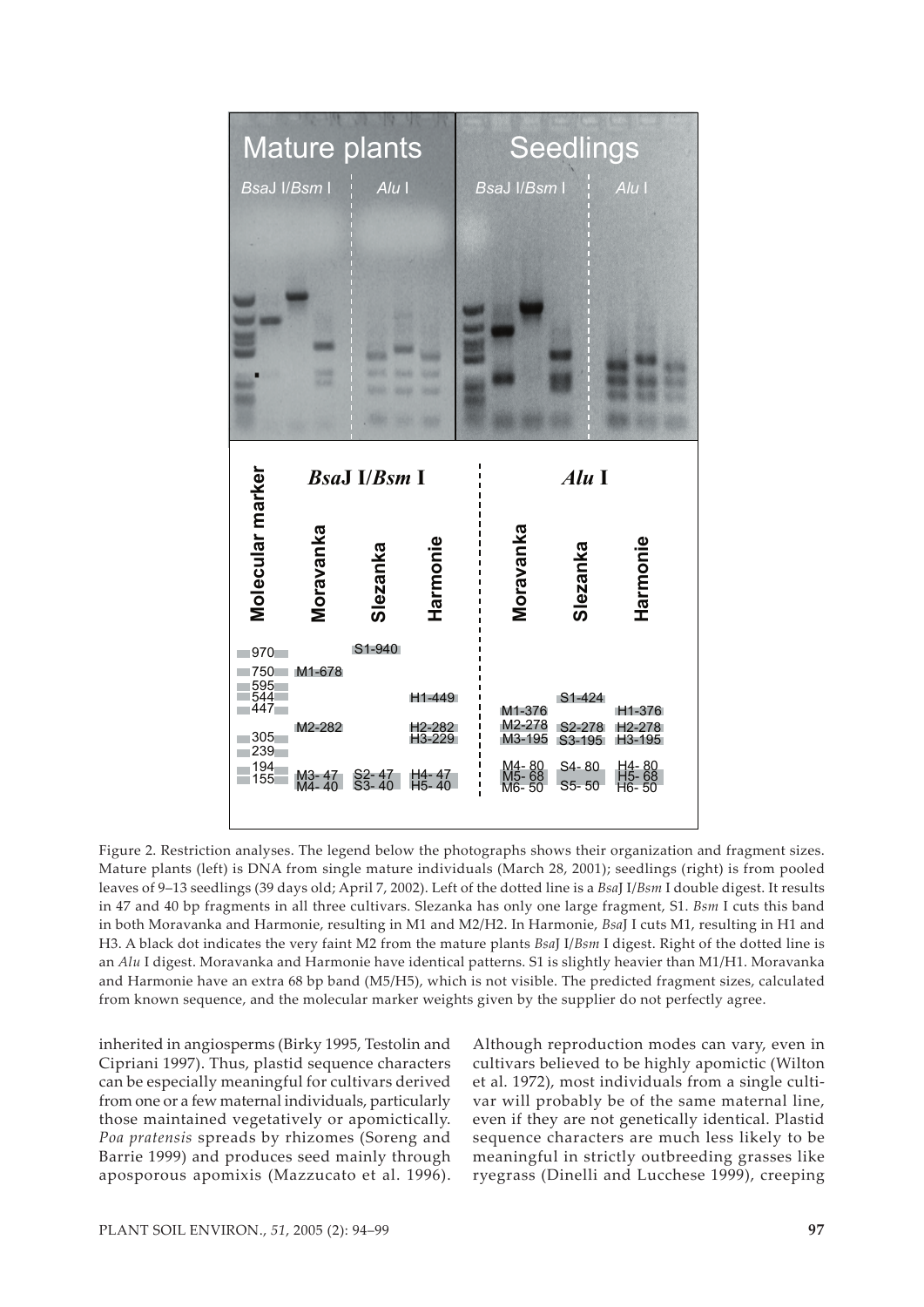bentgrass (Caceres et al. 2000), and tall fescue (Xu et al. 1994) or dioecious grasses like buffalograss (Budak et al. 2004). In these cases, each cultivar is a heterogenous population of genotypes, and it is highly unlikely that different cultivars each have a single, separate maternal ancestor.

The three *trn*L-F sequences were different, but had low variability. This is expected, because the nucleotide substitution rate in plastid DNA is low (Testolin and Cipriani 1997). This means that these sequences are likely to be uniform across the entire cultivar and remain characteristic of the cultivars, but that unique sequences for each existing *P. pratensis* cultivar should not be expected. Comprehensive characterization would require additional characters.

The PCR-RFLP markers are reproducible and quickly determined and interpreted. It is unlikely a future mutation will affect the ten bases (from a thousand) that result in the *Bsa*J I/*Bsm* I patterns. The 20-base deletion in Slezanka (recognized by *Alu* I) may be prone to parallel occurrence, since it removes a perfect copy, a theoretical precursor for slipped-strand mispairing (Levinson and Gutman 1987). The *Alu* I pattern differences are subtle enough to require a standard of known sequence (Figure 2). However, the one-, two-, or three-major-fragment patterns of *Bsa*J I/*Bsm* I are recognizable even without a known standard.

A variation in the approach described here, in which a known region of sequence was amplified but then screened with restriction endonucleases without foreknowledge of actual sequences present, was undertaken successfully by Lee et al. (2004) in pear cultivars. The PCR-RFLP approach described in this paper was successfully used by Ridgway et al. (2003) to determine grass roots. Although most roots could be ascribed to a particular species using only the *trn*L intron and one to three restriction endonucleases, some species pairs had identical PCR-RFLP patterns. PCR-RFLP markers are limited primarily by the fact that few cultivar-specific sequences are known. Restriction endonucleases are also relatively expensive, only a single region of the genome can be studied at a time, and many mutations cannot be recognized with this method.

The major difference between the two experiments in Figure 2 is that PCR was more successful for seedling bulks. The fresh, tender seedlings probably yielded higher quality DNA. Therefore, all bands are more visible. This is particularly evident for light-weight bands, such as M2. This band is barely visible for mature plants, but very clear for seedlings.

Unique *trn*L-F sequences were found for three *P. pratensis* cultivars. They are likely to be reliable, unvarying characters of these cultivars, though they may not be unique to these cultivars alone. It is

possible to quickly recognize these cultivars using restriction endonucleases. This holds true for DNA extracted from juvenile individuals, which do not exhibit cultivar-specific morphological characteristics and would be difficult to properly ascribe to a cultivar using traditional methods. This method requires detailed prior sequence knowledge but can be efficient and useful for solving certain cultivar identification problems.

#### **Acknowledgements**

Our thanks to J.A. Holt for writing Invert and to five anonymous reviewers for critical comments on earlier versions of the manuscript.

#### **REFERENCES**

- Birky C.W., Jr. (1995): Uniparental inheritance of mitochondrial and chloroplast genes: mechanisms and evolution. Proceedings of the National Academy of Sciences, USA, *92*: 11331–11338.
- Budak H., Shearman R.C., Parmaksiz I., Dweikat I. (2004): Comparative analysis of seeded and vegetative biotype buffalograsses based on phylogenetic relationship using ISSRs, SSRs, RAPDs, and SRAPs. Theoretical and Applied Genetics, *109:* 280–288.
- Brysting A.K., Holst-Jensen A., Leitch I. (2000): Genomic origin and organization of the hybrid *Poa jemtlandica*  (Poaceae) verified by genomic *in situ* hybridization and chloroplast DNA sequences. Annals of Botany, *85*: 439–445.
- Caceres M.E., Pupilli F., Piano E., Arcioni S. (2000): RFLP markers are an effective tool for the identification of creeping bentgrass (*Agrostis stolonifera* L.) cultivars. Genetic Resources and Crop Evolution, *47*: 455–459.
- Cobb B.D., Clarkson J.M. (1994): A simple procedure for optimising the polymerase chain reaction (PCR) using modified Taguchi methods. Nucleic Acids Research, *22*: 3801–3805.
- Dinelli G., Lucchese C. (1999): Comparison between capillary and polyacrylamide gel electrophoresis for identification of *Lolium* species and cultivars. Electrophoresis, *20*: 2524–2532.
- Heiman M. 1997. Webcutter 2.0 [Online]. http: //www.firstmarket.com/cutter/cut2.html (accessed 9 March, 2001).
- Klatte D.H. (1996): ABIView. Version 1.0.
- Lee G.P., Lee C.H., Kim C.S. (2004): Molecular markers derived from RAPD, SCAR, and the conserved 18S rDNA sequences for classification and identification in *Pyrus pyrifolia* and *P. communis*. Theoretical and Applied Genetics, *108:* 1487–1491.
- Levinson G., Gutman G.A. (1987): Slipped-strand mispairing: a major mechanism for DNA sequence evolution. Molecular Biology and Evolution, *4*: 203–221.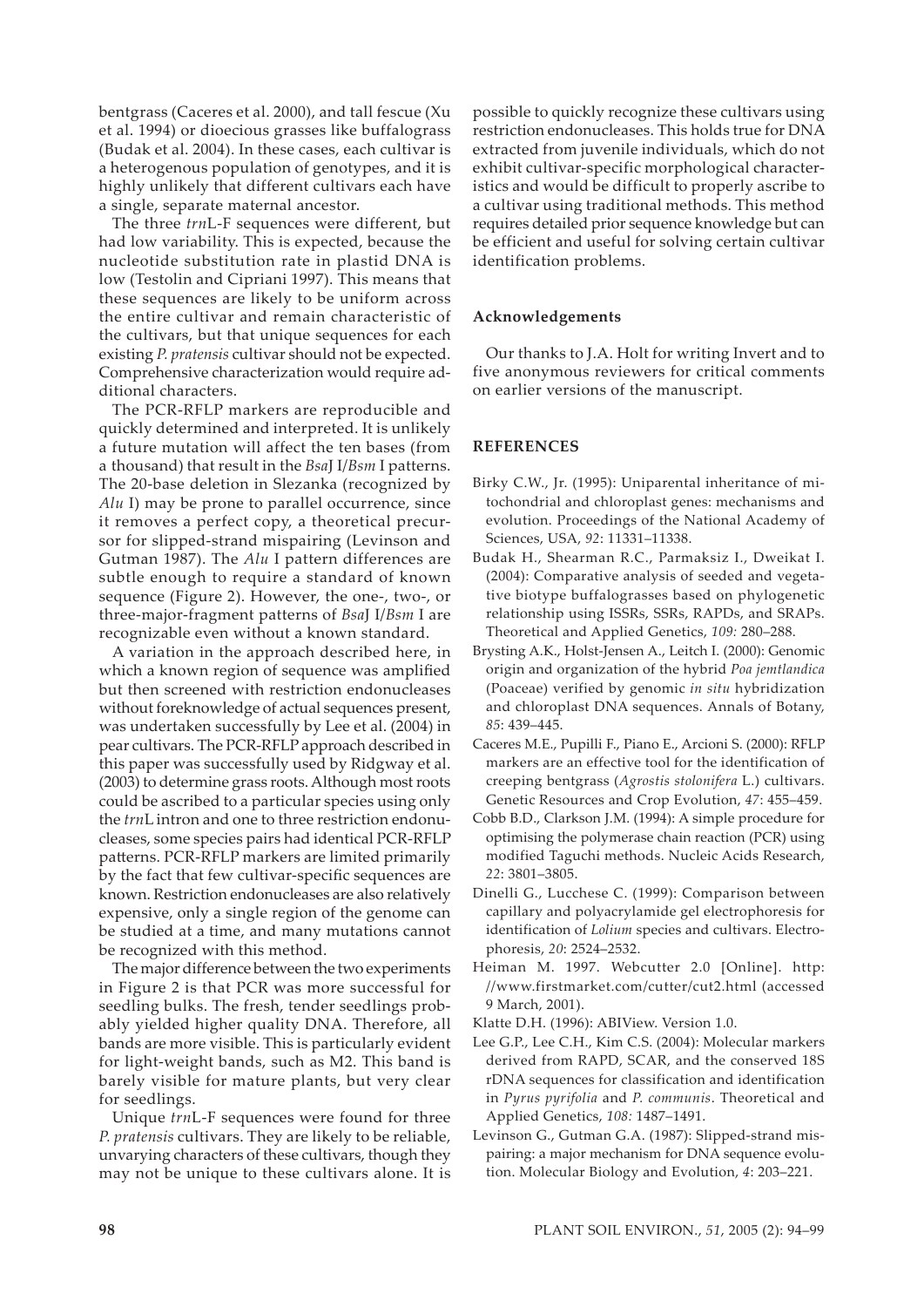- Mazzucato A., Falcinelli M., Veronesi F. (1996): Evolution and adaptedness in a facultatively apomictic grass, *Poa pratensis* L. Euphytica, *92*: 13–19.
- OECD (2003): OECD list of varieties eligible for seed certification – 2003/2004. Paris, Organisation for Economic Co-operation and Development.
- Ridgway K.P., Duck J.M., Young J.P.W. (2003): Identification of roots from grass swards using PCR-RFLP and FFLP of the plastid *trn*L (UAA) intron. BMC Ecology, *3*: 8.
- Skylas D.J., Copeland L., Rathmell W.G., Wrigley C.W. (2001): The wheat-grain proteome as a basis for more efficient cultivar identification. Proteomics, *1*: 1542–1546.
- Soreng R.J., Barrie F.R. (1999): Proposal to conserve the name *Poa pratensis* (Gramineae) with a conserved type. Taxon, *48*: 157–159.
- Taberlet P., Gielly L., Pautou G., Bouvet J. (1991): Universal primers for amplification of three non-coding

regions of chloroplast DNA. Plant Molecular Biology, *17*: 1105–1109.

- Tatusova T.A., Madden T.L. (1999): BLAST 2 Sequences, a new tool for comparing protein and nucleotide sequences. FEMS Microbiology Letters, *174*: 247–250.
- Testolin R., Cipriani G. (1997): Paternal inheritance of chloroplast DNA and maternal inheritance of mitochondrial DNA in the genus *Actinidia*. Theoretical and Applied Genetics, *94*: 897–903.
- Tyrka M. (2002): A simplified AFLP method for fingerprinting of common wheat (*Triticum aestivum* L.) cultivars. Journal of Applied Genetics, *43*: 131–143.
- Wilton A.C., Wiseman E., Murray J.J. (1972): Chromosome and genetic constancy in a *Poa pratensis* L. cultivar. Crop Science, *12*: 736–738.
- Xu W.W., Sleper D.A., Krause G.F. (1994): Genetic diversity of tall fescue germplasm based on RFLPs. Crop Science, *34*: 246–252.

Received on September 1, 2004

### **ABSTRAKT**

#### **Charakterizace tří odrůd lipnice luční na základě sekvence plastidové DNA v úseku** *trn***L-F**

Charakterizace odrůd se bude stále více opírat o molekulární markery, které doplní tradiční a doposud užívané morfologické a agronomické znaky. Tři odrůdy lipnice luční, vyšlechtěné ve šlechtitelské stanici Hladké Životice (PBHŽ), byly charakterizovány pomocí sekvence DNA a PCR-RFLP (polymorfní restrikční fragmenty z produktů PCR reakce) profilů pro nekódující plastidový DNA úsek *trn*L-F (*trn*L intron, 549 pb, a *trn*L-*trn*F intergenový spacer [IGS], 344 až 364 pb). Tyto znaky byly zjištěny opakovaně a spolehlivě nejen u dospělých rostlin, ale i u semenáčků (mladší než 12 týdnů), které jsou morfologicky těžce rozlišitelné. Metoda je rychlá a citlivá. Kombinace restrikční endonukleázy *Bsa*J I a *Bsm* I štěpí Slezanku na jeden hlavní proužek (fragment), Moravanku na dva a Harmonii na tři. Restrikční endonukleáza *Alu* I vyštěpí největší fragment u odrůdy Slezanka. Je však pravděpodobné, že většina odrůd lipnice luční bude mít sekvenci úseků *trn*L-F stejnou, takže tento znak samostatně je pro jistou identifikaci všech odrůd nedostatečný.

**Klíčová slova:** charakterizace odrůd; Harmonie; Moravanka; nekódující plastidová DNA sekvence; Slezanka; *trn*L intron; *trn*L-*trn*F intergenový spacer; tráva pro trávníky

*Corresponding author:*

Mgr. Sierra Dawn Stoneberg Holt, Masarykova univerzita, Přírodovědecká fakulta, Kotlářská 2, 611 37 Brno, Česká republika

phone: + 420 549 494 436, fax: + 420 541 241 214, e-mail: sierra@elanor.sci.muni.cz